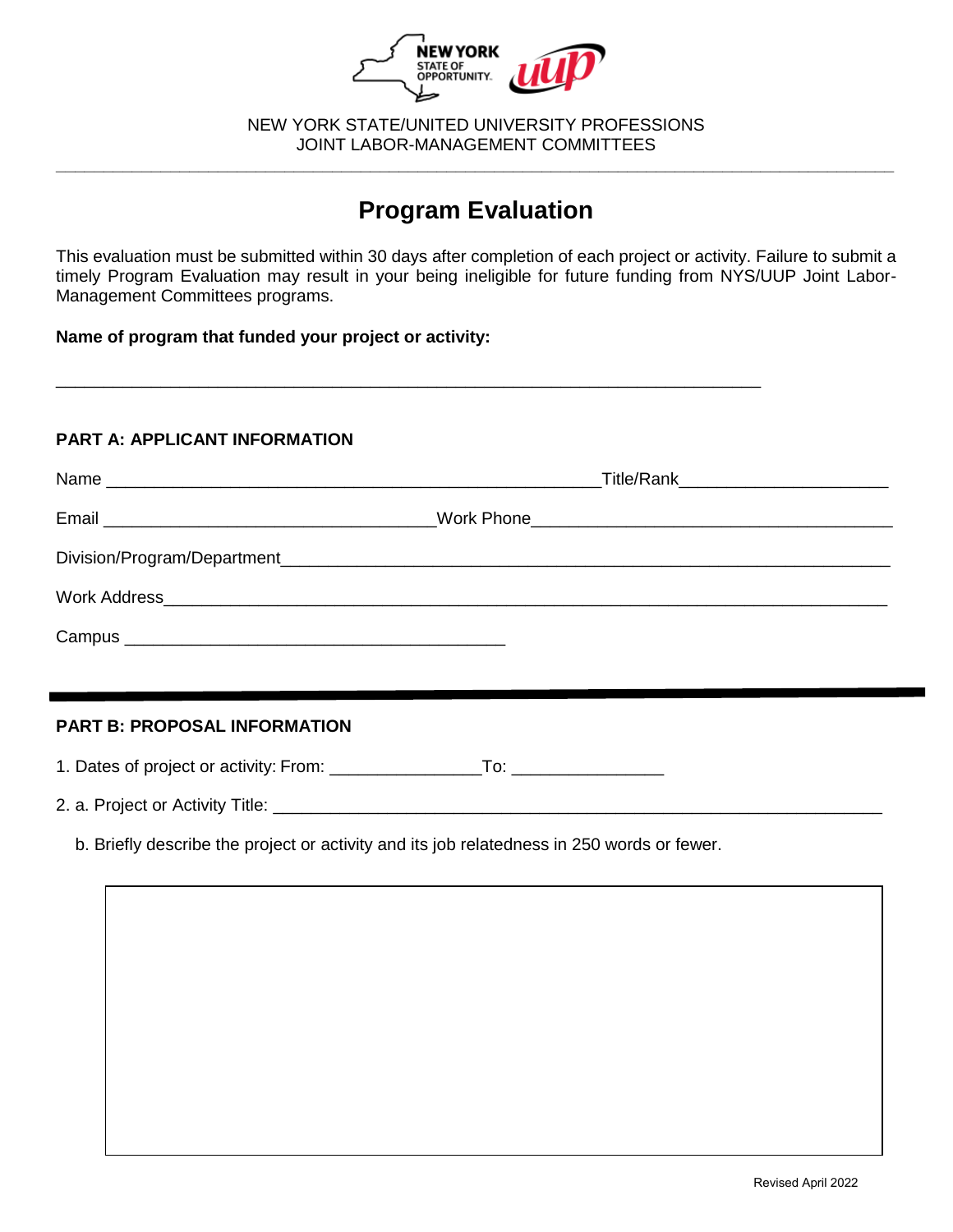## **PART C: PROJECT OR ACTIVITY EVALUATION**

1. Were your project or activity objectives achieved?  $\Box$  Yes  $\Box$  No

| 2. Describe the outcome of your project or activity including its impact on the campus and other employees, |
|-------------------------------------------------------------------------------------------------------------|
| its successes and how it could have been improved in 250 words or fewer.                                    |

 3. Describe how this project or activity contributed to your professional development or preparation for career advancement in 250 words or fewer.

 4. Describe how this project or activity would be of benefit to other employees and campuses in 250 words or fewer.

- 5. Budget Summary: NYS/UUP JLMC Funds: \_\_\_\_\_\_\_Amount Awarded \_\_\_\_\_\_\_\_Amount Spent Yes  $\vert \ \vert$ No
- 6. Are you willing to be contacted about this project or activity by others?
- 7. Program Delivery:

How did you learn about NYS/UUP JLMC funded programs:

| NYS/UUP JLMC Website          |
|-------------------------------|
| NYS/UUP Agreement             |
| <b>UUP Voice</b>              |
| <b>Campus Human Resources</b> |
| <b>UUP Chapter</b>            |
| Other (Specify)               |